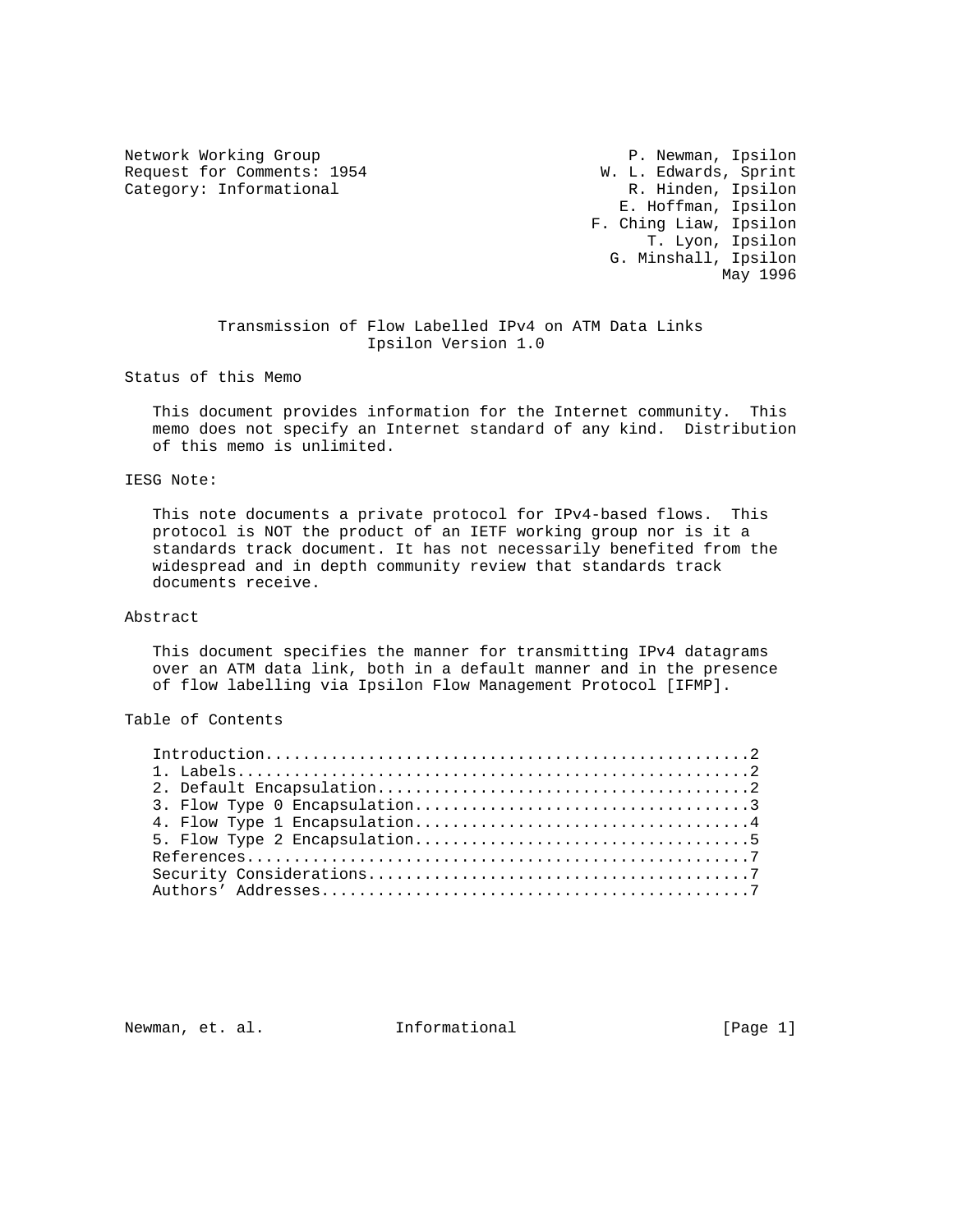Introduction

 This document specifies the manner for transmitting IPv4 datagrams over an ATM data link, both in a default manner and in the presence of flow labelling via Ipsilon Flow Management Protocol [IFMP]. ATM specific functions such as OAM cells, the CLP bit, and ABR RM cells are not used. There are no reserved VCIs other than VPI = 0, VCI = 0, which indicates an unassigned cell; and VPI = 0, VCI = 15, which is used for the default encapsulation. IFMP messages must be sent using the default encapsulation.

### 1. Labels

 Labels, as carried by IFMP, are realized on an ATM data link as specific VPI/VCIs. The format of the Label field for ATM labels is:

|         | 0 1 2 3 4 5 6 7 8 9 0 1 2 3 4 5 6 7 8 9 0 1 2 3 4 5 6 7 8 9 0 1 |  |  |  |  |      |  |  |  |  |  |  |      |  |  |  |  |
|---------|-----------------------------------------------------------------|--|--|--|--|------|--|--|--|--|--|--|------|--|--|--|--|
|         |                                                                 |  |  |  |  |      |  |  |  |  |  |  |      |  |  |  |  |
| Reservd |                                                                 |  |  |  |  | VP T |  |  |  |  |  |  | VC T |  |  |  |  |
|         |                                                                 |  |  |  |  |      |  |  |  |  |  |  |      |  |  |  |  |

 The low order 16 bits of the label correspond to the VCI, with the least significant bit of the Label field corresponding to the least significant bit of the VCI. If the link cannot support a full 16 bit VCI the unused bits of the VCI must be the most significant bits and they must be set to zero.

 The next 12 higher order bits of the label correspond to the VPI, with the least significant of these bits corresponding to the least significant bit of the VPI. If the link cannot support a full 12 bit VPI, then the unused bits of the VPI must be the most significant bits and they must be set to zero. The most significant four bits of the label are reserved. They should be set to zero by the sender and ignored by the receiver.

2. Default Encapsulation

 The default encapsulation for IPv4 packets on ATM data links is the LLC/SNAP encapsulation specified in section 4.1 "LLC encapsulation for routed protocols" of RFC 1483 [RFC1483]. Such frames begin with the octets 0xAA 0xAA 0x03 0x00 0x00 0x00 0x08 0x00 (the LLC/SNAP header for IPv4). The LLC/SNAP header is prefixed to the IP datagram and the entire packet is encapsulated within the payload of an AAL-5 CPCS-PDU as specified in RFC 1483 and illustrated below:

Newman, et. al. **Informational** [Page 2]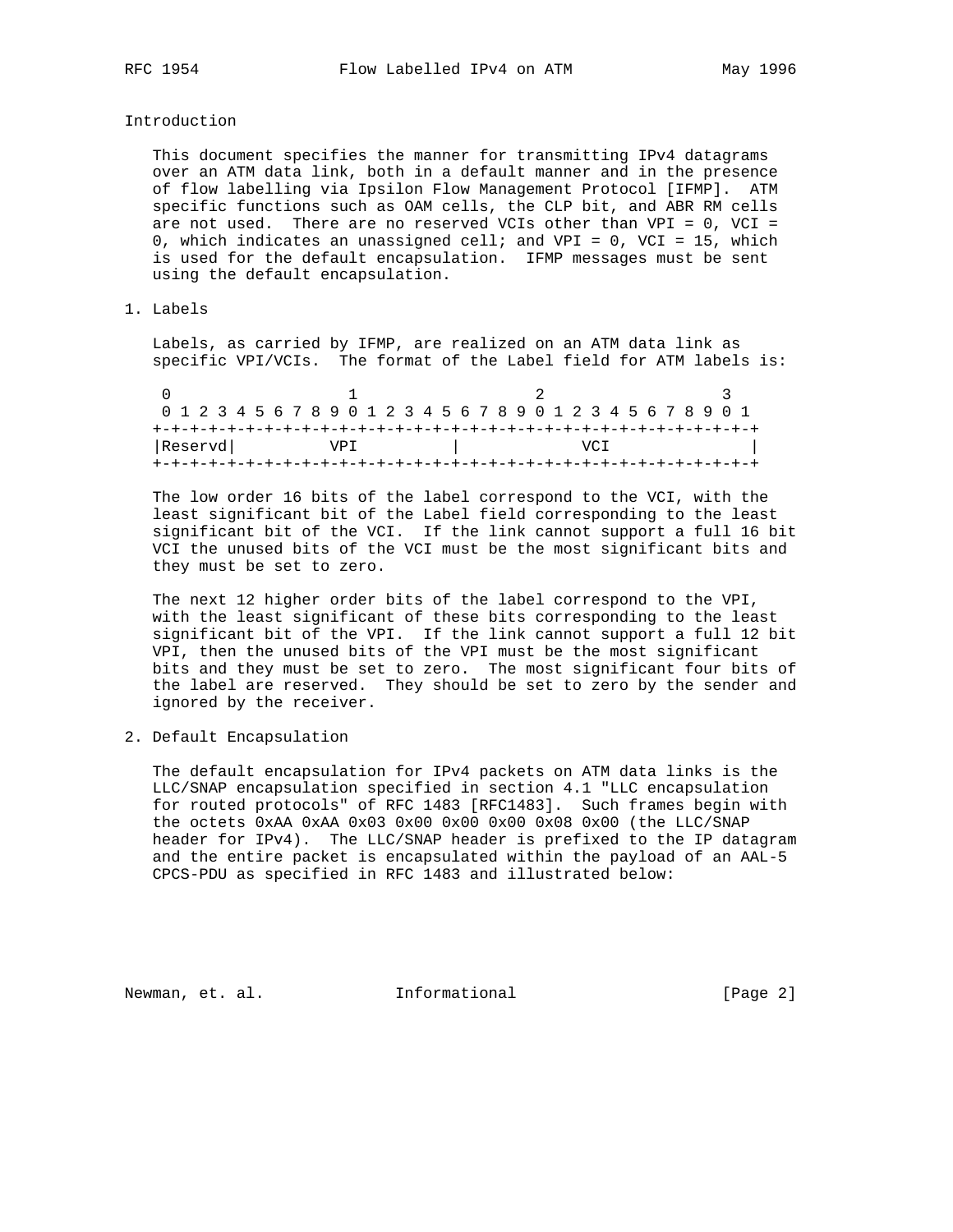0  $1$  2 3 0 1 2 3 4 5 6 7 8 9 0 1 2 3 4 5 6 7 8 9 0 1 2 3 4 5 6 7 8 9 0 1 +-+-+-+-+-+-+-+-+-+-+-+-+-+-+-+-+-+-+-+-+-+-+-+-+-+-+-+-+-+-+-+-+  $LLC$  (0xAA-AA-03) +-+-+-+-+-+-+-+-+-+-+-+-+-+-+-+-+-+-+-+-+-+-+-+-+ | | SNAP (0x00-00-00-08-00) | +-+-+-+-+-+-+-+-+-+-+-+-+-+-+-+-+-+-+-+-+-+-+-+-+-+-+-+-+-+-+-+-+ | | IPv4 Datagram | | +-+-+-+-+-+-+-+-+-+-+-+-+-+-+-+-+-+-+-+-+-+-+-+-+-+-+-+-+-+-+-+-+  $Pad (0 - 47 octets)$  +-+-+-+-+-+-+-+-+-+-+-+-+-+-+-+-+-+-+-+-+-+-+-+-+-+-+-+-+-+-+-+-+ | | AAL-5 CPCS-PDU Trailer (8 octets) | | +-+-+-+-+-+-+-+-+-+-+-+-+-+-+-+-+-+-+-+-+-+-+-+-+-+-+-+-+-+-+-+-+

 The maximum transmission unit (MTU) of an IPv4 datagram using the default encapsulation is 1500 octets.

 Frames using the default encapsulation are sent to: VPI = 0, VCI = 15.

3. Flow Type 0 Encapsulation

 All IPv4 frames using Flow Type 0 are encapsulated within the payload of an AAL-5 CPCS-PDU. This is the null encapsulation of section 5.1 "VC based multiplexing of routed protocols" from RFC 1483 [RFC1483]. There is no LLC/SNAP header. The first octet of the frame corresponds to the first octet of the IPv4 datagram (i.e., the octet that contains the IP version number (4) and Internet Header Length (IHL) ). The IP datagram is encapsulated within the payload of an AAL-5 CPCS-PDU as specified in RFC 1483 and illustrated below:

Newman, et. al. 10. Informational 1. [Page 3]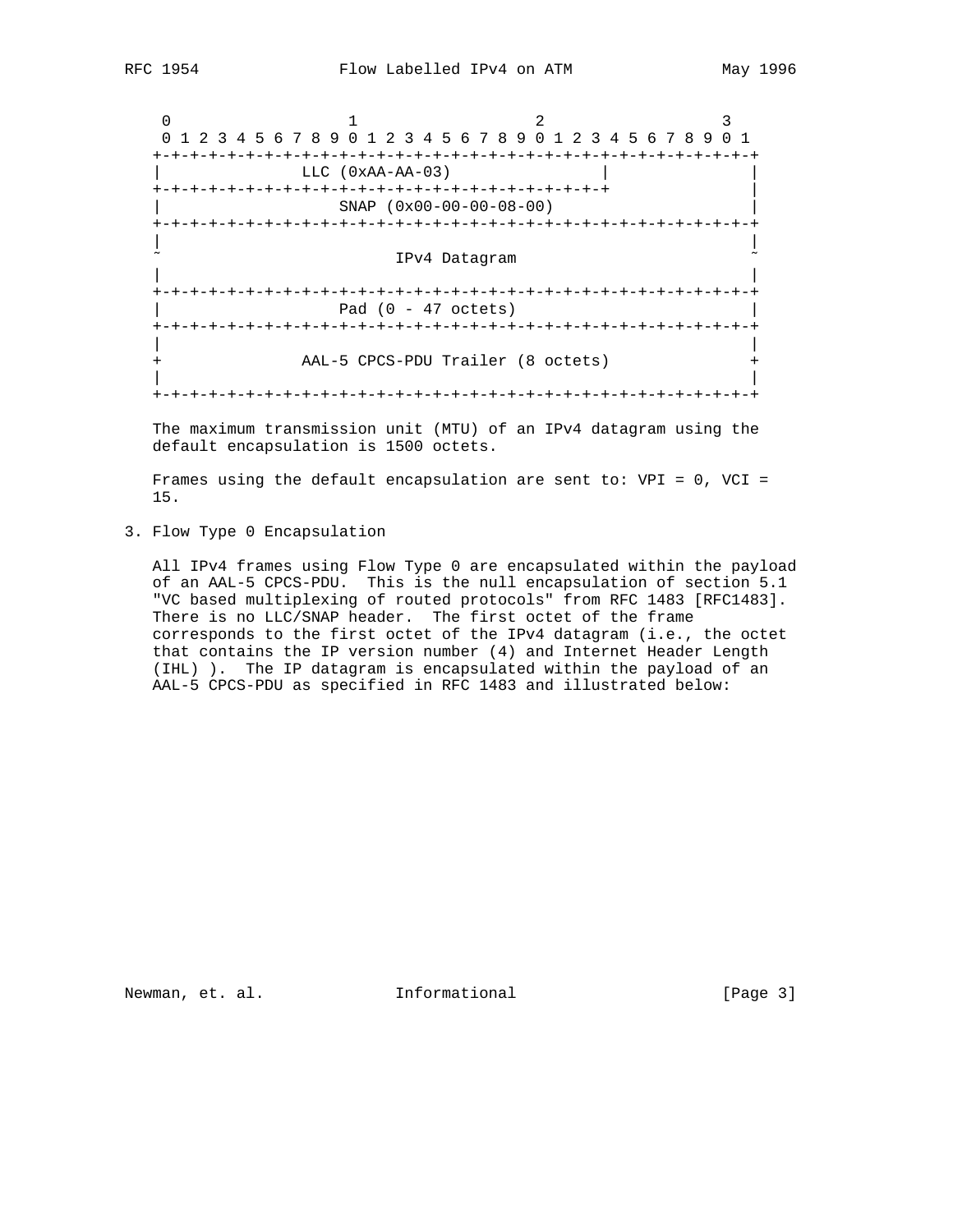0  $1$  2 3 0 1 2 3 4 5 6 7 8 9 0 1 2 3 4 5 6 7 8 9 0 1 2 3 4 5 6 7 8 9 0 1 +-+-+-+-+-+-+-+-+-+-+-+-+-+-+-+-+-+-+-+-+-+-+-+-+-+-+-+-+-+-+-+-+ | | IPv4 Datagram | | +-+-+-+-+-+-+-+-+-+-+-+-+-+-+-+-+-+-+-+-+-+-+-+-+-+-+-+-+-+-+-+-+ | Pad (0 - 47 octets) | +-+-+-+-+-+-+-+-+-+-+-+-+-+-+-+-+-+-+-+-+-+-+-+-+-+-+-+-+-+-+-+-+ | | AAL-5 CPCS-PDU Trailer (8 octets) | | +-+-+-+-+-+-+-+-+-+-+-+-+-+-+-+-+-+-+-+-+-+-+-+-+-+-+-+-+-+-+-+-+

 The MTU of an IPv4 datagram using Flow Type 0 encapsulation is 1500 octets.

 Frames using Flow Type 0 encapsulation are sent to the VPI/VCI specified in the Label field of the corresponding IFMP Flow Type 0 Redirect message element [IFMP].

4. Flow Type 1 Encapsulation

 All IPv4 frames using Flow Type 1 are encapsulated directly in the payload of an AAL-5 CPCS-PDU. This is the null encapsulation of section 5.1 "VC based multiplexing of routed protocols" from RFC 1483 [RFC1483]. There is no LLC/SNAP header. Also, the following fields of the IP header are not transmitted: Version, Internet Header Length (IHL), Type of Service (TOS), Time to Live (TTL), Protocol, Source Address, and Destination Address. In addition, the first 4 octets immediately following the IP header (as determined by the IHL field) are not transmitted. (These 4 octets correspond to the source and destination ports for TCP and UDP datagrams.) The value of the Total Length field is not changed; it remains the total length of the IP datagram before the above fields were removed. The transmitted value of the Checksum field is the checksum value that would have been computed for the entire IP header if the TTL field had been set to zero (i.e., the actual value of the TTL field is "subtracted", using one's-complement arithmetic, from the Checksum before transmission).

 The IP datagram is encapsulated within the payload of an AAL-5 CPCS- PDU as specified in RFC 1483 and illustrated below:

Newman, et. al. **Informational** [Page 4]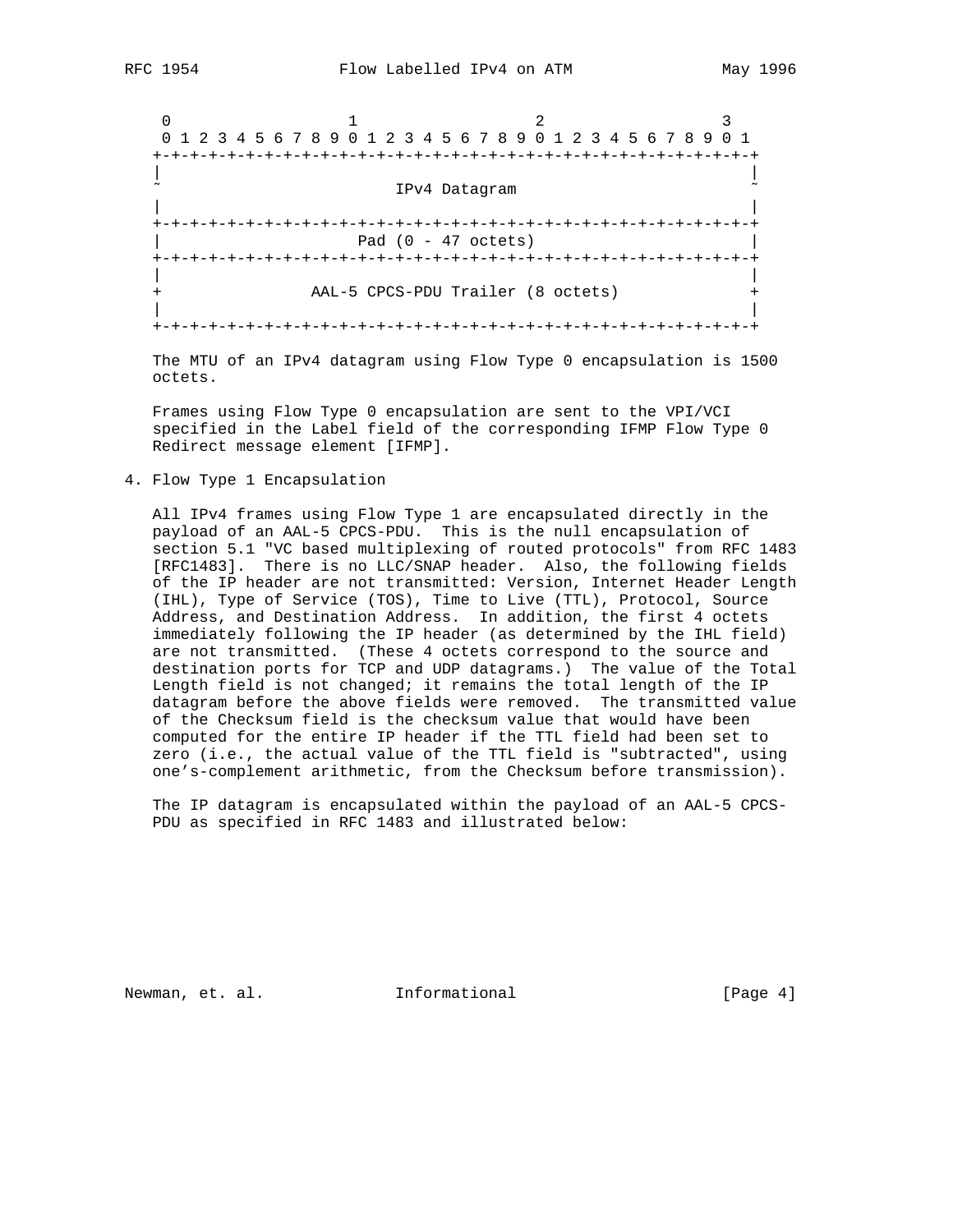0  $1$  2 3 0 1 2 3 4 5 6 7 8 9 0 1 2 3 4 5 6 7 8 9 0 1 2 3 4 5 6 7 8 9 0 1 +-+-+-+-+-+-+-+-+-+-+-+-+-+-+-+-+-+-+-+-+-+-+-+-+-+-+-+-+-+-+-+-+ | Total Length | Identification | +-+-+-+-+-+-+-+-+-+-+-+-+-+-+-+-+-+-+-+-+-+-+-+-+-+-+-+-+-+-+-+-+ |Flags| Fragment Offset | Checksum | +-+-+-+-+-+-+-+-+-+-+-+-+-+-+-+-+-+-+-+-+-+-+-+-+-+-+-+-+-+-+-+-+ | | ˜ Data ˜ | | +-+-+-+-+-+-+-+-+-+-+-+-+-+-+-+-+-+-+-+-+-+-+-+-+-+-+-+-+-+-+-+-+  $Pad (0 - 47 octets)$  +-+-+-+-+-+-+-+-+-+-+-+-+-+-+-+-+-+-+-+-+-+-+-+-+-+-+-+-+-+-+-+-+ | | AAL-5 CPCS-PDU Trailer (8 octets) | | +-+-+-+-+-+-+-+-+-+-+-+-+-+-+-+-+-+-+-+-+-+-+-+-+-+-+-+-+-+-+-+-+

 The MTU of the IPv4 datagram using Flow Type 1 encapsulation is 1484 octets (1500 octets minus the 16 octets specified above).

 Frames using Flow Type 1 encapsulation are sent to the VPI/VCI specified in the Label field of the corresponding IFMP Flow Type 1 redirect message element [IFMP].

5. Flow Type 2 Encapsulation

 All IPv4 frames using Flow Type 2 are encapsulated directly in the payload of an AAL-5 CPCS-PDU. This is the null encapsulation of section 5.1 "VC based multiplexing of routed protocols" from RFC 1483 [RFC1483]. There is no LLC/SNAP header. Also, the following fields of the IP header are not transmitted: Version, Internet Header Length (IHL), Time to Live (TTL), Source Address, and Destination Address. The first 4 octets immediately following the IP header (as determined by the IHL field) are transmitted. (These 4 octets correspond to the source and destination ports for TCP and UDP datagrams.) The value of the Total Length field is not changed; it remains the total length of the IP datagram before the above fields were removed. The transmitted value of the Checksum field is the checksum value that would have been computed for the entire IP header if the TTL field had been set to zero (i.e., the actual value of the TTL field is "subtracted", using one's-complement arithmetic, from the Checksum before transmission).

 The IP datagram is encapsulated within the payload of an AAL-5 CPCS- PDU as specified in RFC 1483 and illustrated below:

Newman, et. al. **Informational** [Page 5]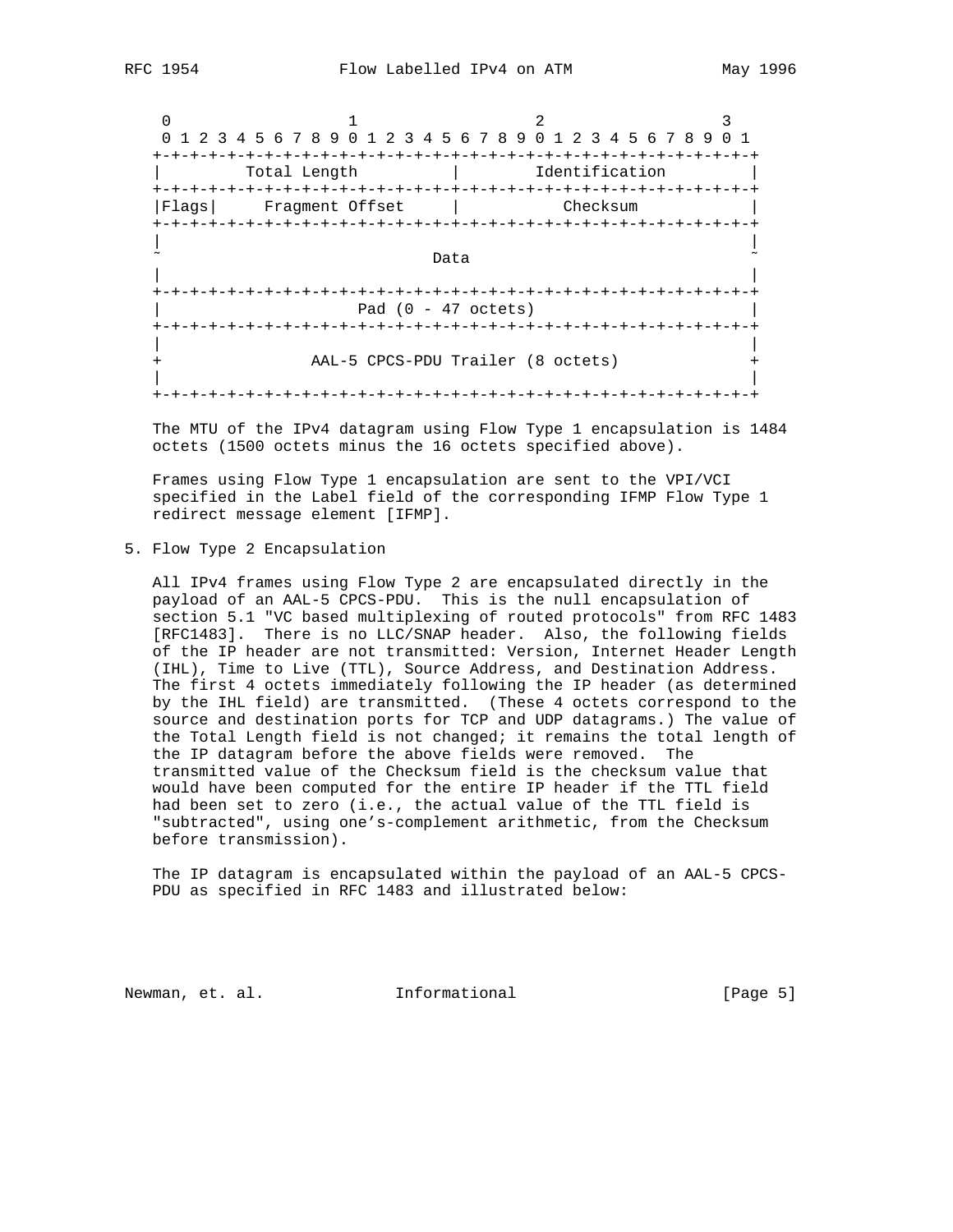0  $1$  2 3 0 1 2 3 4 5 6 7 8 9 0 1 2 3 4 5 6 7 8 9 0 1 2 3 4 5 6 7 8 9 0 1 +-+-+-+-+-+-+-+-+-+-+-+-+-+-+-+-+-+-+-+-+-+-+-+-+-+-+-+-+-+-+-+-+ | Reserved | Type of Service| Total Length +-+-+-+-+-+-+-+-+-+-+-+-+-+-+-+-+-+-+-+-+-+-+-+-+-+-+-+-+-+-+-+-+ | Identification |Flags| Fragment Offset | +-+-+-+-+-+-+-+-+-+-+-+-+-+-+-+-+-+-+-+-+-+-+-+-+-+-+-+-+-+-+-+-+ | Reserved | Protocol | Checksum | +-+-+-+-+-+-+-+-+-+-+-+-+-+-+-+-+-+-+-+-+-+-+-+-+-+-+-+-+-+-+-+-+ | | ˜ Data ˜ | | +-+-+-+-+-+-+-+-+-+-+-+-+-+-+-+-+-+-+-+-+-+-+-+-+-+-+-+-+-+-+-+-+ | Pad (0 - 47 octets) | +-+-+-+-+-+-+-+-+-+-+-+-+-+-+-+-+-+-+-+-+-+-+-+-+-+-+-+-+-+-+-+-+ | | + AAL-5 CPCS-PDU Trailer (8 octets) + | | +-+-+-+-+-+-+-+-+-+-+-+-+-+-+-+-+-+-+-+-+-+-+-+-+-+-+-+-+-+-+-+-+

 The Reserved fields are not used and should be set to zero by the sender and ignored by the receiver.

 The MTU of the IPv4 datagram using Flow Type 2 encapsulation is 1492 octets (1500 octets minus the 8 octets specified above).

 Frames using Flow Type 2 encapsulation are sent to the VPI/VCI specified in the Label field of the corresponding IFMP Flow Type 2 redirect message element [IFMP].

Newman, et. al. 10. Informational 1. [Page 6]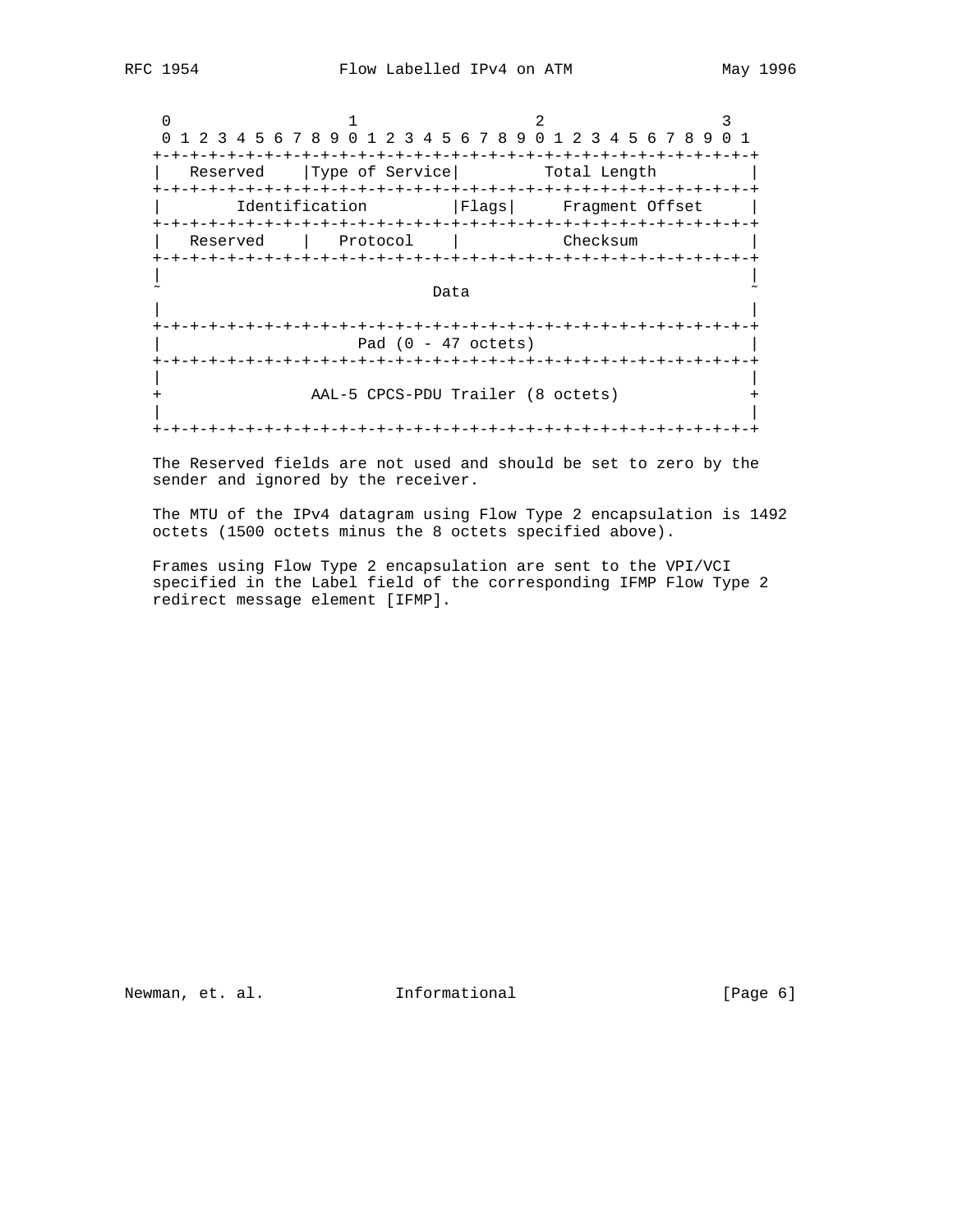References

 [IFMP] Newman, P., et. al., "Ipsilon Flow Management Protocol Specification for IPv Version 1.0", Ipsilon Networks Inc., RFC 1953, May 1996.

 [RFC1483] Heinanen, J., "Multiprotocol Encapsulation over ATM Adaptation Layer 5", RFC 1483, July 1993.

# SECURITY CONSIDERATIONS

Security issues are not discussed in this document.

AUTHORS' ADDRESSES

| Peter Newman<br>Ipsilon Networks, Inc.     |        | Phone: $+1$ (415) 846-4603<br>EMail: pn@ipsilon.com       |
|--------------------------------------------|--------|-----------------------------------------------------------|
| W. L. Edwards, Chief Scientist<br>Sprint   | EMail: | Phone: $+1$ (913) 534 5334<br>texas@sprintcorp.com        |
| Robert M. Hinden<br>Ipsilon Networks, Inc. |        | Phone: $+1$ (415) 846-4604<br>EMail: hinden@ipsilon.com   |
| Eric Hoffman<br>Ipsilon Networks, Inc.     |        | Phone: $+1$ (415) 846-4610<br>EMail: hoffman@ipsilon.com  |
| Fong Ching Liaw<br>Ipsilon Networks, Inc.  |        | Phone: $+1$ (415) 846-4607<br>EMail: fong@ipsilon.com     |
| Tom Lyon<br>Ipsilon Networks, Inc.         |        | Phone: $+1$ (415) 846-4601<br>EMail: pugs@ipsilon.com     |
| Greg Minshall<br>Ipsilon Networks, Inc.    |        | Phone: $+1$ (415) 846-4605<br>EMail: minshall@ipsilon.com |

# Newman, et. al. 10. Informational 1. [Page 7]